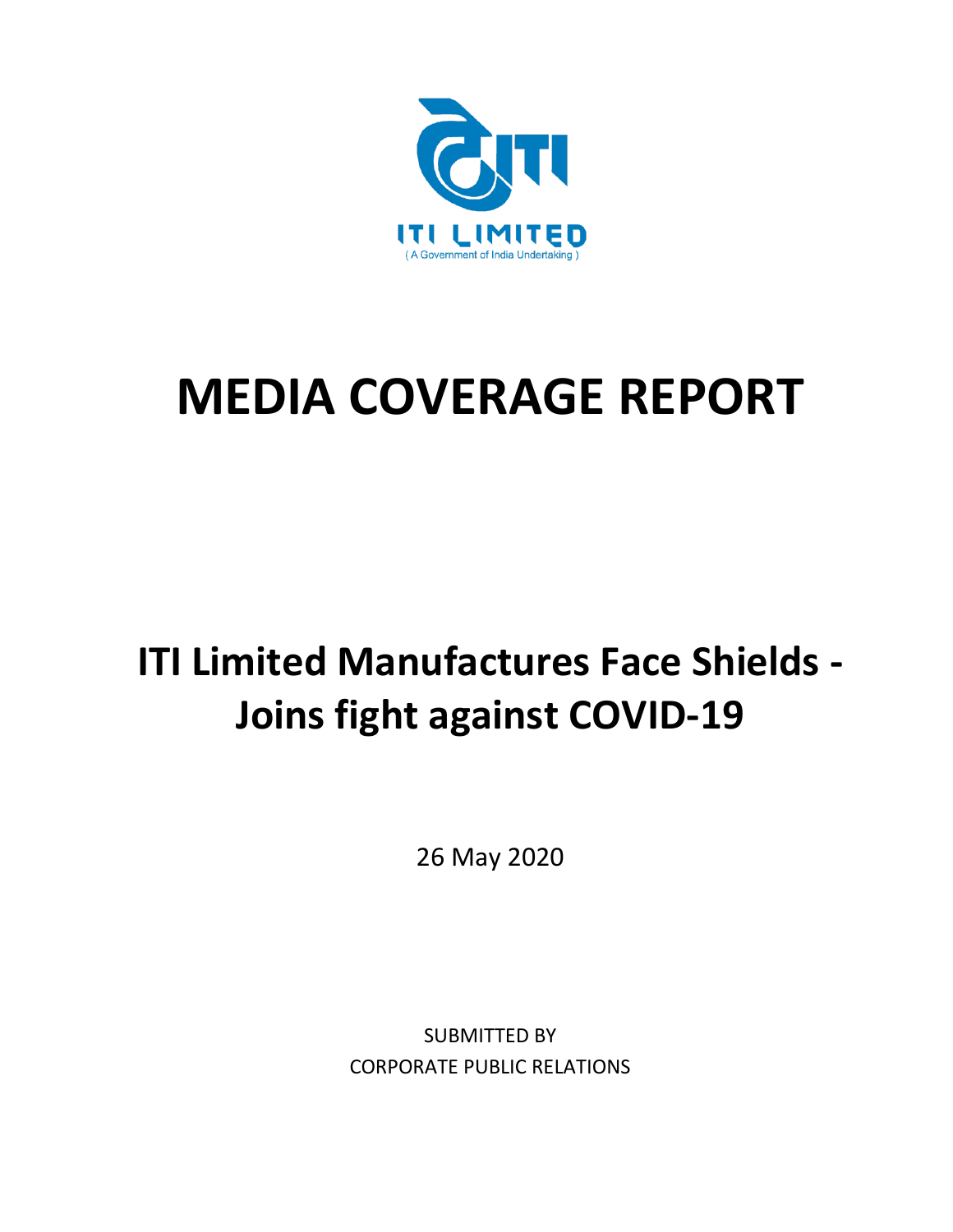

Publication: Financial Express

Date: 27-05-2020

## **ITI** begins face shield production

**STATE-RUN ELECTRONIC** MANUFACTURING firm ITI Limited on Tuesday said it has started manufacturing face shields, with a capacity to produce 5 lakh units per month.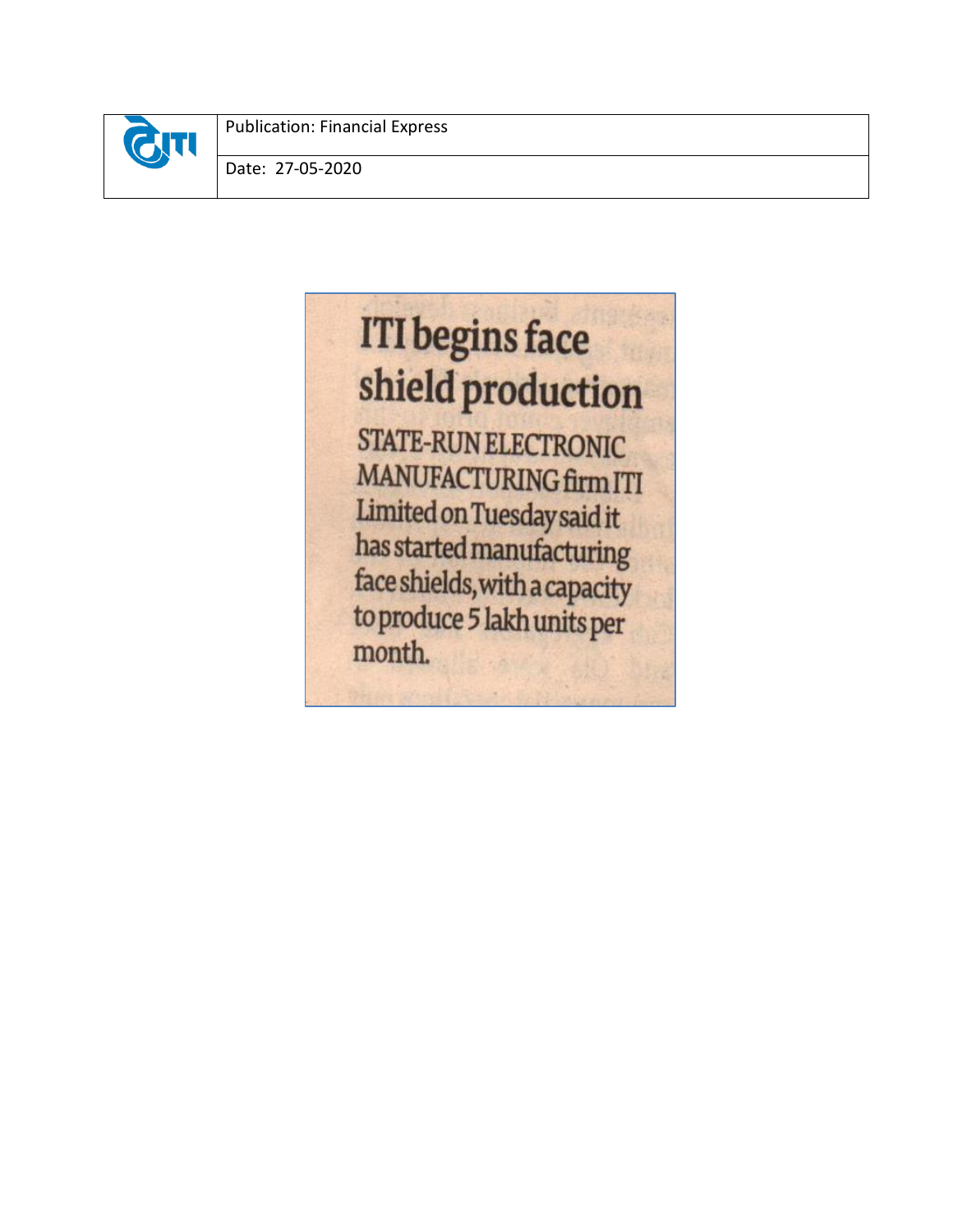

Publication: The Hindu BusinessLine

Date: 27-05-2020

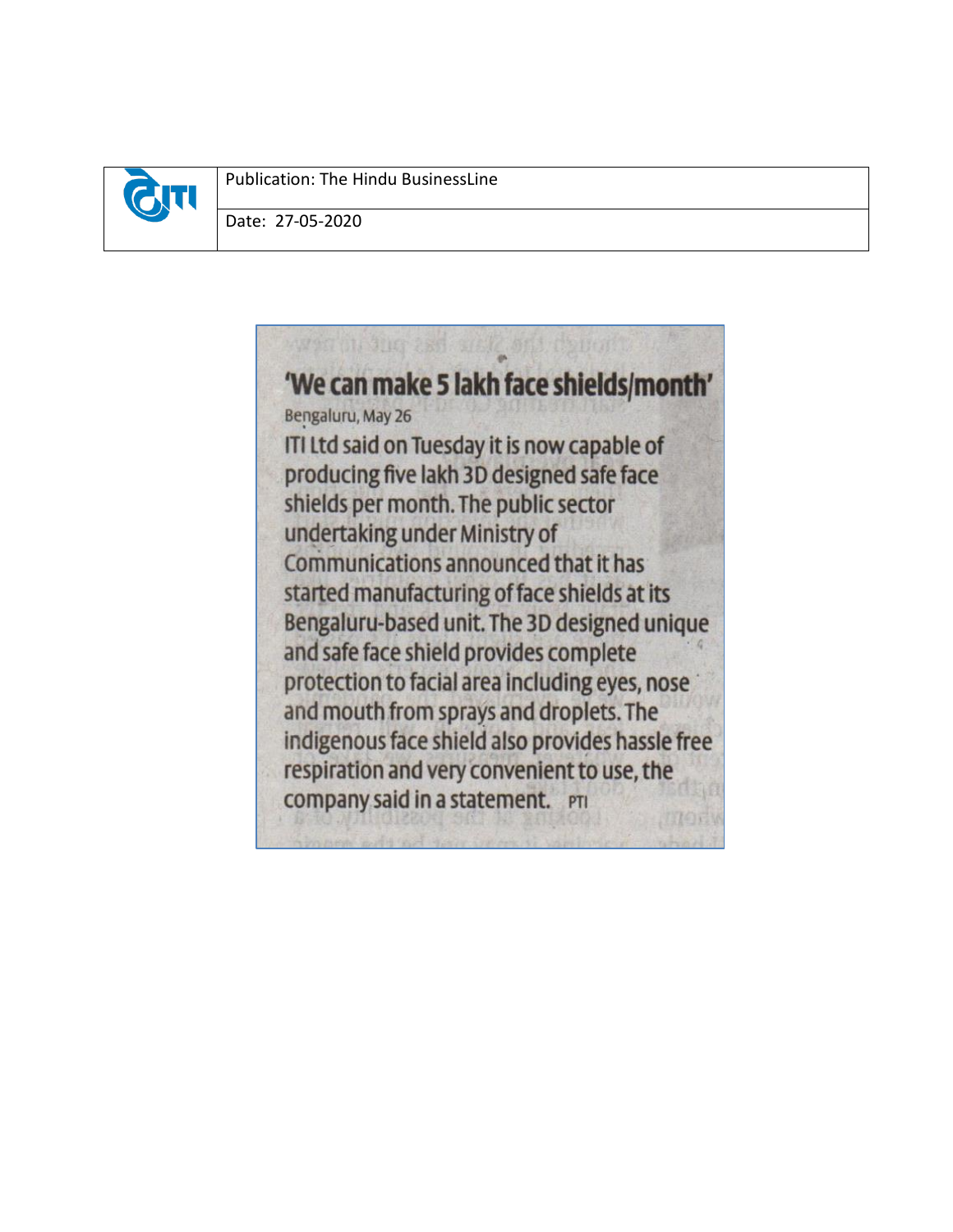

#### **ITI starts manufacturing of face shields at Bangalore unit**

ETTelecom May 26, 2020, 16:11 IST

NEW DELHI: Public sector company ITI Tuesday said it has started manufacturing face shields at its Bengaluru-based unit to align itself with the government's 'Aatma Nirbhar Bharat' initiative.

The domestically manufactured shield provides complete face protection and provides hassle free respiration.

"The company is now capable of producing 5,00,000 face shields monthly which may be extended to 15,00,000 face shields per month in the coming days," RM Agarwal, Chairman & Managing Director, ITI Limited said.

Agarwal further said in the first phase, the shields are being provided to various healthcare institutions, educational institutes, NGOs, and local administrations on a complimentary basis.

"In the second phase, we are planning to provide these to various organisations such as airports, municipal corporations, police departments, state governments and corporates," he added.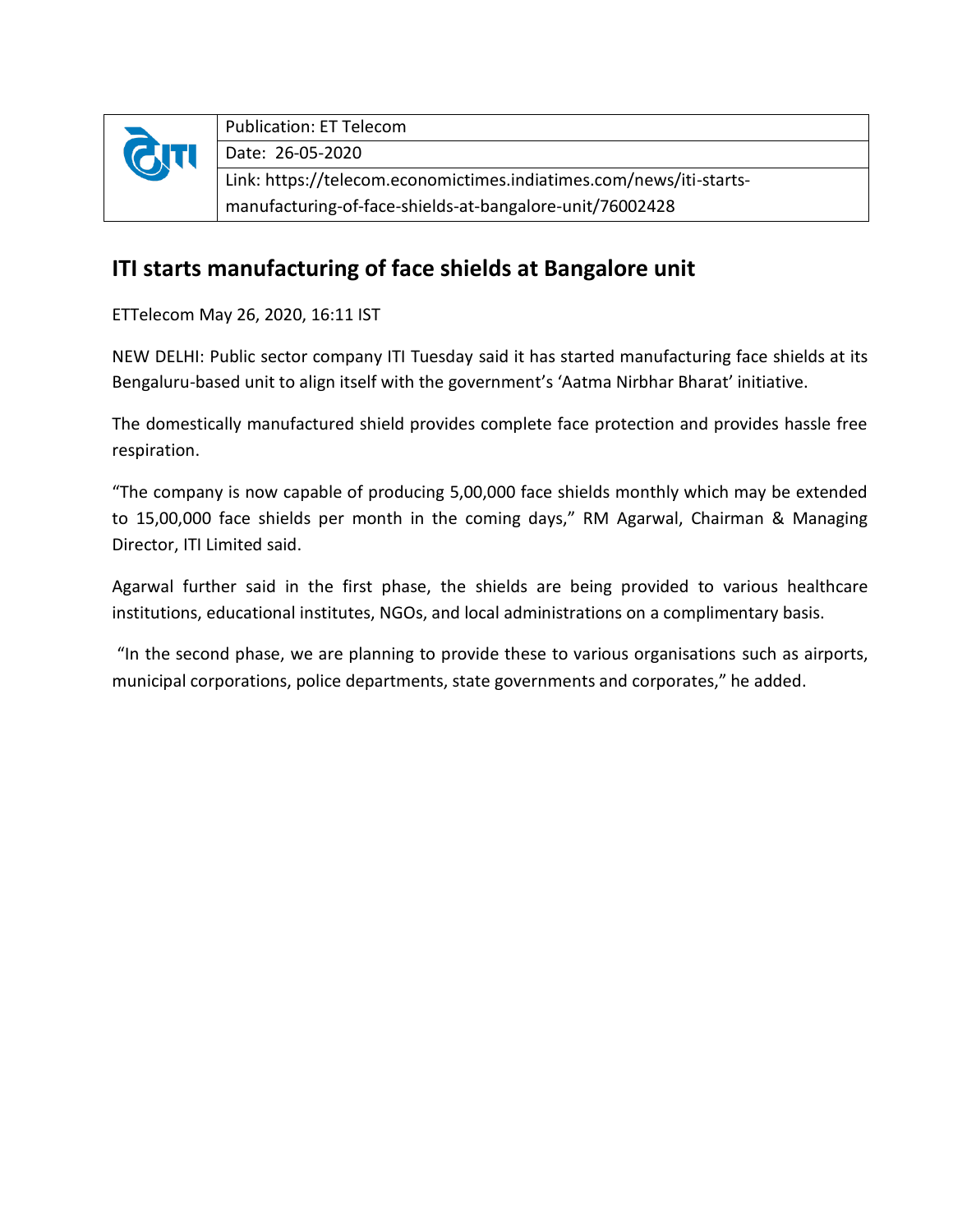|  | <b>Publication: Economic Times</b>                                                                                                                   |
|--|------------------------------------------------------------------------------------------------------------------------------------------------------|
|  | Date: 26-05-2020                                                                                                                                     |
|  | Link:                                                                                                                                                |
|  | https://economictimes.indiatimes.com/industry/healthcare/biotech/healthcare/capabl<br>e-of-producing-five-lakh-3d-designed-face-shields-every-month- |
|  | iti/articleshow/76002346.cms                                                                                                                         |

#### **Capable of producing five lakh 3D designed face shields every month: ITI**

PTI| Last Updated: May 26, 2020, 04.11 PM IST

BENGALURU: ITI Limited said on Tuesday it is now capable of producing five lakh 3D designed safe face shields per month.

The public sector undertaking under Ministry of Communications announced that it has started manufacturing of face shields at its Bengaluru-based unit.

The 3D designed unique and safe face shield provides complete protection to facial area including eyes, nose and mouth from sprays and droplets.

The indigenous face shield also provides hassle free respiration and very convenient to use, the company said in a statement.

The company's Chairman & Managing Director, R M Agarwal said ITI has joined the fight against COVID-19 as the number of positive cases in the country is increasing every day and being the country's first PSU it an obligation to extend help to corona warriors across the country.

The company is now capable of producing 5,00,000 face shields monthly which may be extended to 15,00,000 face shields per month in the coming days , Agarwal said.

In the first phase, the company is providing these face shields to various healthcare setups, educational institutes, NGOs and local administrations on complementary basis.

In the second phase, it is planning to provide these to airports, municipal corporations, police departments, state governments and corporates, among others.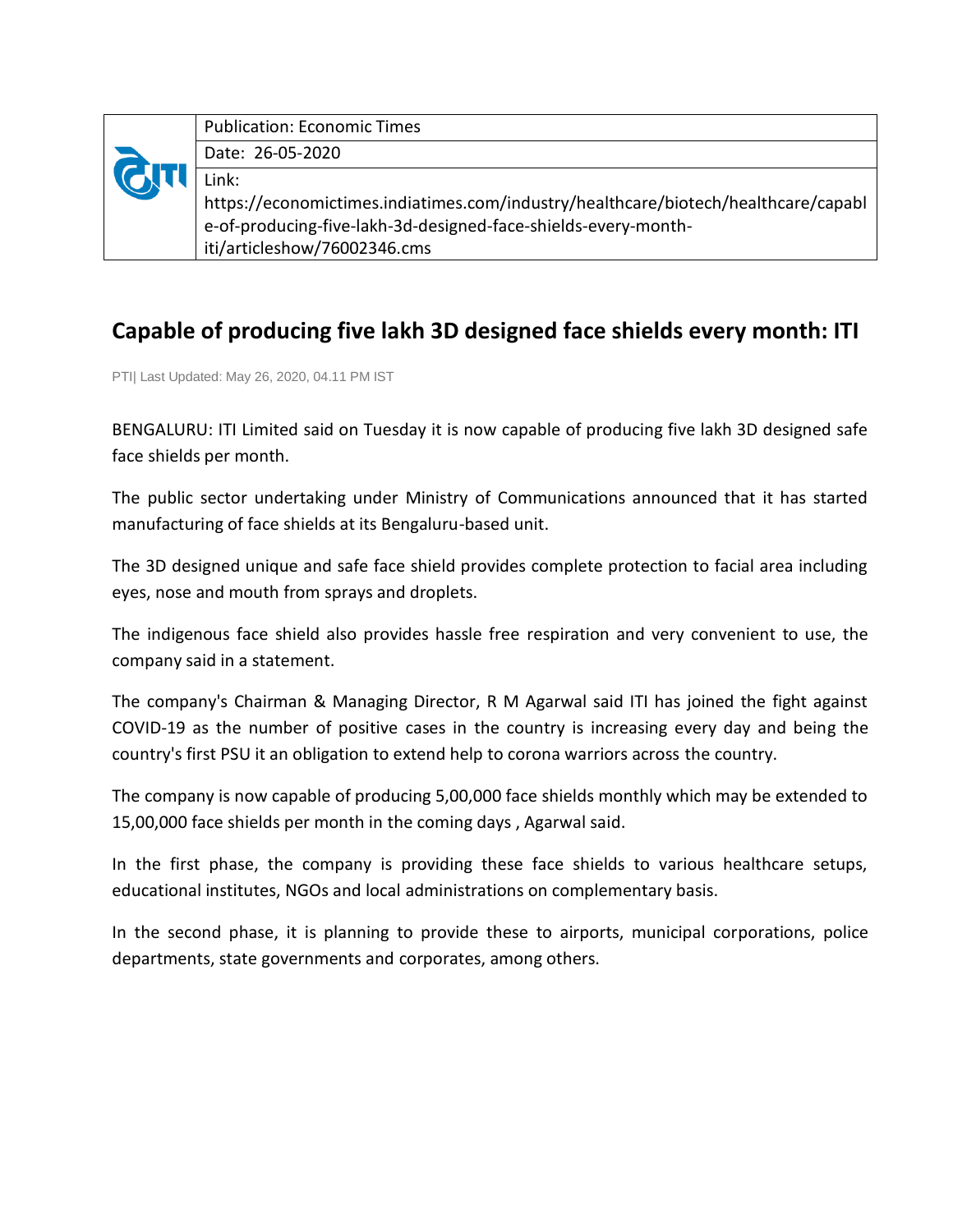

Publication: The Hindu Date: 26-05-2020 Link: https://www.thehindu.com/news/cities/bangalore/iti-ltd-makes-face-shieldsto-be-provided-to-healthcare-setups-local-administration/article31678328.ece

ITI Ltd. makes face shields; to be provided to healthcare setups, local administration SPECIAL CORRESPONDENT BENGALURU, MAY 26, 2020 16:43 IST UPDATED: MAY 26, 2020 16:43 IST

The company plans to provide face shields to airports, municipal corporations, police departments, state governments, corporates in the second phase.

To strengthen the government's Aatma Nirbhar Bharat Abhiyan and to prevent the spread of coronavirus, ITI Limited, a public sector undertaking under the Ministry of Communications, has started manufacturing face shields at its Bengaluru-based unit.

The 3D designed face shield provides protection to the facial area including eyes, nose and mouth from sprays and droplets. The indigenous face shield allows for hassle-free respiration.

Commenting on the steps taken by the company, R.M. Agarwal, Chairman & Managing Director, ITI Limited, said, "ITI has joined the fight against coronavirus as the number of positive cases in the country are increasing everyday and being country's first PSU we have an obligation to extend help to corona warriors across the country. The company is now capable of producing half a million face shields a month which may be extended to 1.5 million face shields per month in the coming days".

"In the first phase, the company is providing these face shields to various healthcare setups, educational institutes, NGOs and local administrations on complementary basis. In the second phase, we are planning to provide these to various organisations such as airports, municipal corporations, police departments, state governments, corporates etc.," Mr. Agarwal added.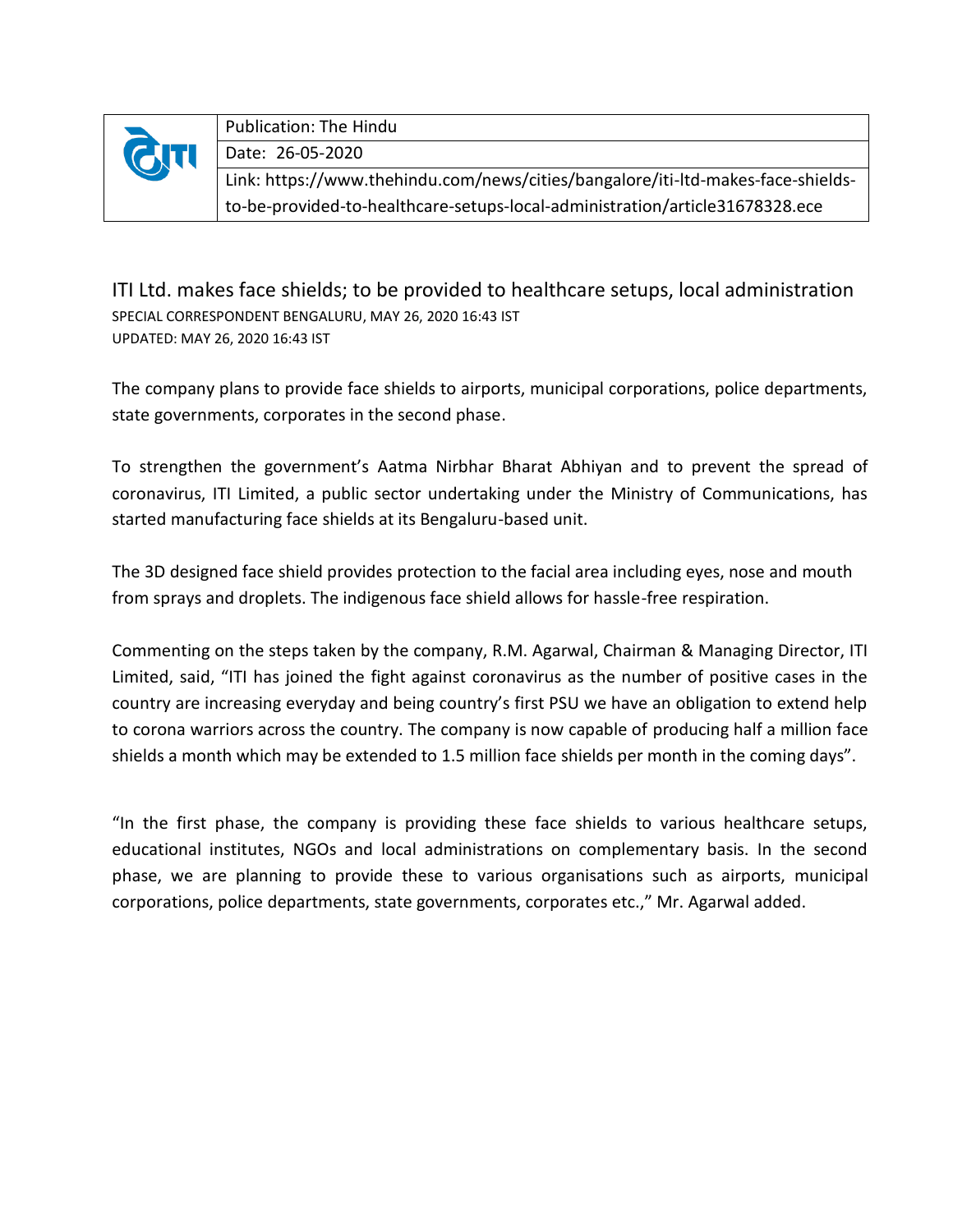| <b>QTI</b> | <b>Publication: Outlook</b>                                                      |
|------------|----------------------------------------------------------------------------------|
|            | Date: 26-05-2020                                                                 |
|            | Link: https://www.outlookindia.com/newsscroll/iti-ltd-begins-manufacturing-face- |
|            | shields-plans-to-scale-up-production-to-15-lakh-units-per-month/1846507          |

#### **ITI Ltd begins manufacturing face shields; plans to scale up production to 15 lakh units per month**

New Delhi, May 26 (PTI) State-run electronic manufacturing firm ITI Limited on Tuesday said it has started manufacturing face shields, with a capacity to produce 5 lakh units per month.

The company has started providing face shields to healthcare workers, NGOs, local administration, among others, on complimentary basis, and will provide it to airport staff, police, municipal corporations, state governments and corporates in the second phase, it said in a statement.

"ITI has joined the fight against coronavirus as the number of positive cases in the country are increasing every day and being country's first PSU we have an obligation to extend help to corona warriors across the country," ITI Limited Chairman and Managing Director R M Agarwal said.

The company claimed that the face shield provides complete protection to facial areas, including eyes, nose and mouth, from sprays and droplets.

"The company is now capable of producing 5,00,000 face shields monthly which may be extended to 15,00,000 face shields per month in the coming days," Agarwal said. PTI PRS RVK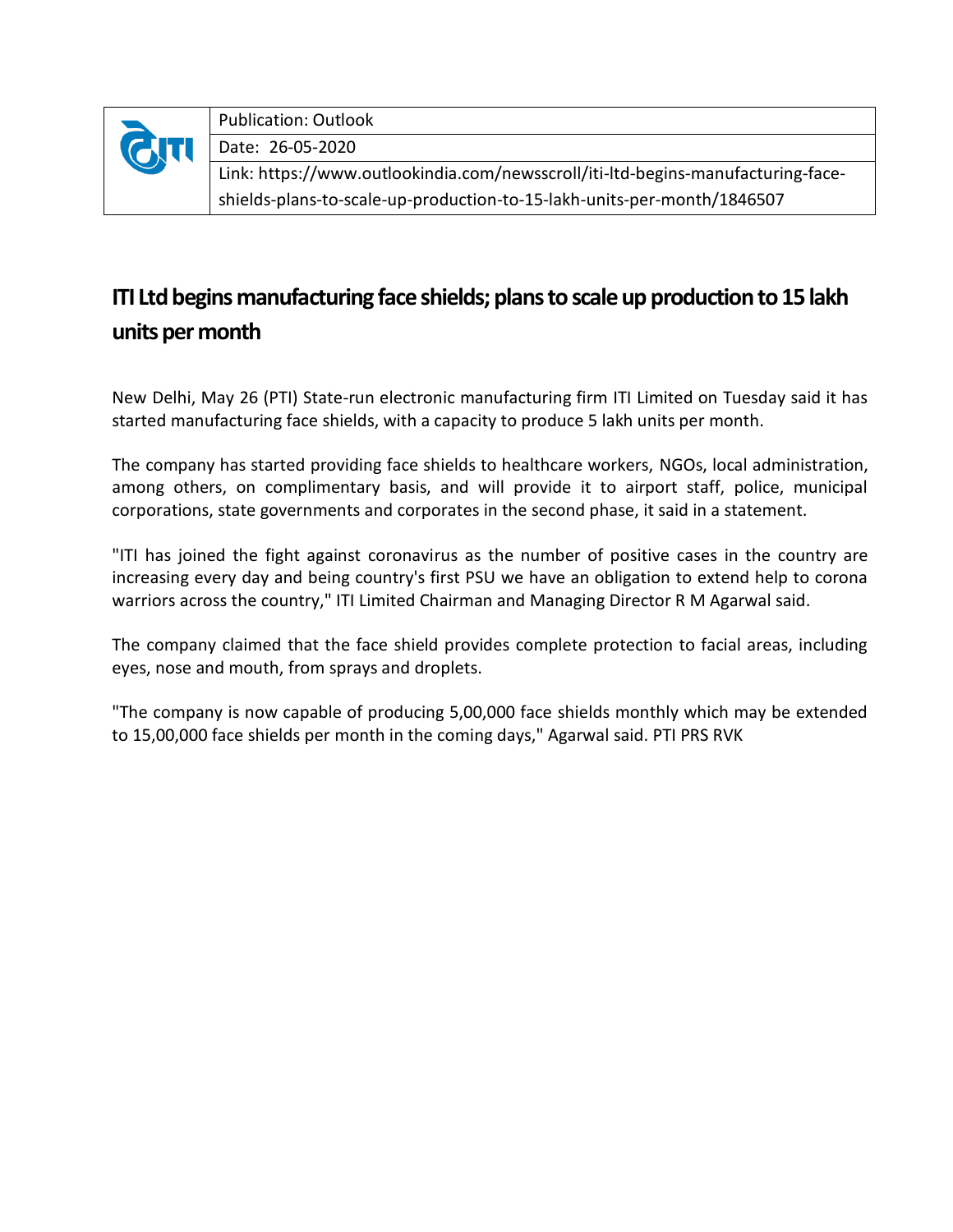

Publication: PSUWatch

Date: 26-05-2020

Link: https://psuwatch.com/iti-ltd-manufactures-face-shields

#### Atma Nirbhar Bharat: ITI Limited manufactures face shields

PSU WATCH BUREAU- MAY 26, 2020

Bengaluru: To strengthen the objective of the government's "Aatma Nirbhar Bharat Abhiyan" and to prevent the spread of Coronavirus (COVID-19), ITI [Limited,](https://psuwatch.com/covid-19-drdo-iti-to-team-up-to-manufacture-portable-ventilators) a Miniratna PSU under the Ministry of Communications, has started manufacturing of Face Shield at its Bengaluru based unit.

The 3D designed unique and safe face shield provides complete protection to the facial area including eyes, nose and mouth from sprays and droplets. The indigenous face shield also provides hassle-free respiration and very convenient to use.

"In the first phase, the company is providing these face shields to various healthcare setups, educational institutes, NGOs and local administrations on a complimentary basis. In the second phase, we are planning to provide these to various organisations such as airports, municipal corporations, police departments, state governments, corporates etc": ITI Limited's Chairman & Managing Director (CMD) RM Agarwal

Commenting on the innovative steps taken by the company ITI Limited's Chairman & Managing Director (CMD) RM Agarwal said, "ITI has joined the fight against Coronavirus as the number of positive cases in the country are increasing every day and being country's first PSU we have an obligation to extend help to corona warriors across the country. The company is now capable of producing 5,00,000 face shields monthly which may be extended to 15,00,000 face shields per month in the coming days."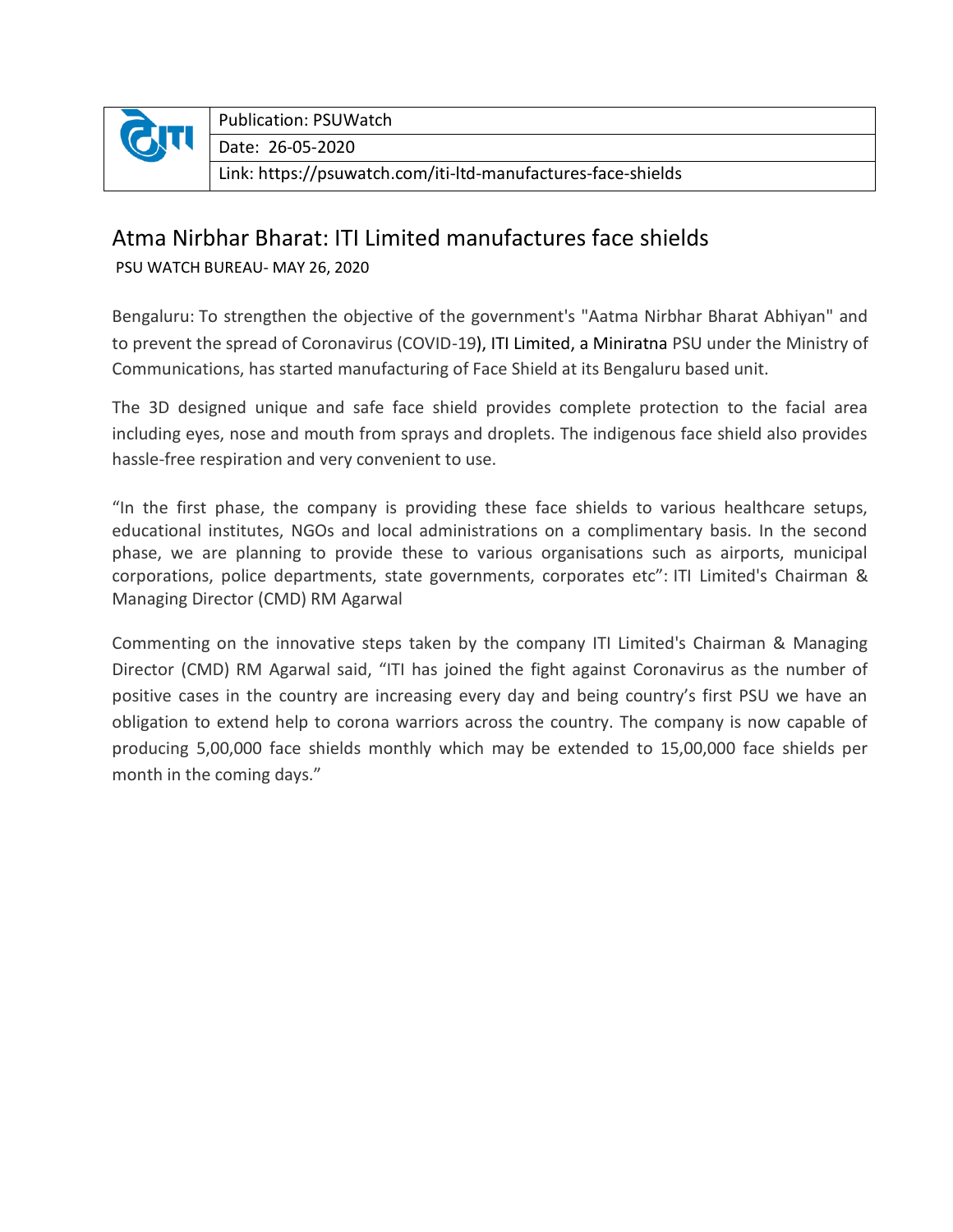|           | <b>Publication: Moneycontrol</b>                                                 |
|-----------|----------------------------------------------------------------------------------|
| <b>CT</b> | Date: 26-05-2020                                                                 |
|           | Link: https://www.moneycontrol.com/news/india/capable-of-producing-five-lakh-3d- |
|           | designed-face-shields-every-month-iti-5316731.html                               |

#### **Capable of producing 5 lakh 3D designed face shields every month: ITI**

The public sector undertaking under Ministry of Communications announced that it has started manufacturing of face shields at its Bengaluru-based unit.

The 3D designed unique and safe face shield provides complete protection to facial area including eyes, nose and mouth from sprays and droplets.

The indigenous face shield also provides hassle free respiration and very convenient to use, the company said in a statement.

The company's Chairman & Managing Director, R M Agarwal said ITI has joined the fight against COVID-19 as the number of positive cases in the country is increasing every day and being the country's first PSU it an obligation to extend help to corona warriors across the country.

"The company is now capable of producing 5,00,000 face shields monthly which may be extended to 15,00,000 face shields per month in the coming days," Agarwal said.

In the first phase, the company is providing these face shields to various healthcare setups, educational institutes, NGOs and local administrations on complementary basis. In the second phase, it is planning to provide these to airports, municipal corporations, police departments, state governments and corporates, among others.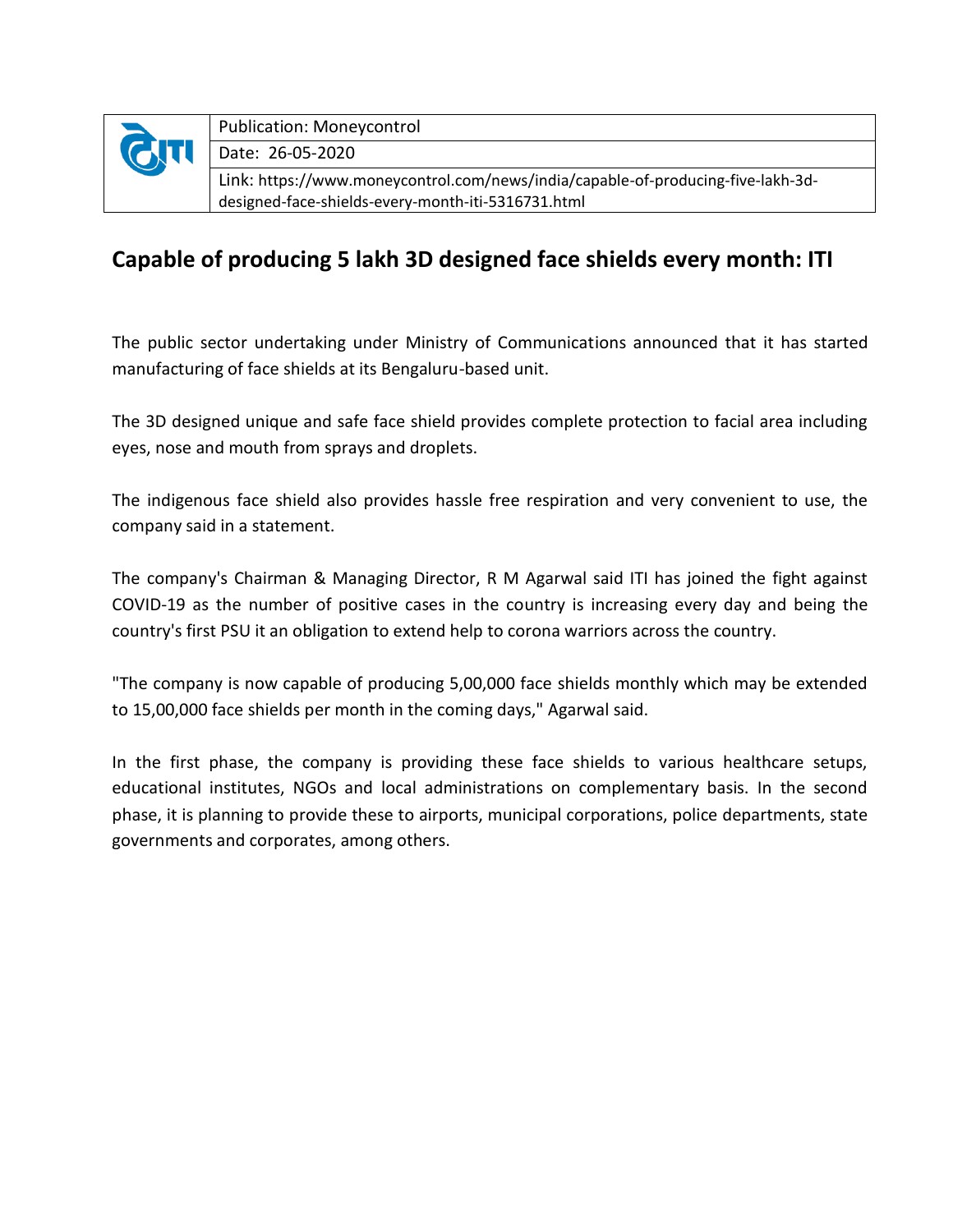|          | <b>Publication: CNBCTV18</b>                                                 |
|----------|------------------------------------------------------------------------------|
| $\sigma$ | Date: 26-05-2020                                                             |
|          | Link: https://www.cnbctv18.com/healthcare/iti-ltd-begins-manufacturing-face- |
|          | shields-to-scale-up-production-to-15-lakh-units-a-month-6005311.htm          |

ITI Ltd begins manufacturing face shields; to scale up production to 15 lakh units a month Updated : May 26, 2020 06:48 PM IST

State-run electronic manufacturing firm ITI Limited on Tuesday said it has started manufacturing face shields, with a capacity to produce 5 lakh units per month.

The company has started providing face shields to healthcare workers, NGOs, local administration, among others, on complimentary basis, and will provide it to airport staff, police, municipal corporations, state governments and corporates in the second phase, it said in a statement.

"ITI has joined the fight against coronavirus as the number of positive cases in the country are increasing everyday and being country's first PSU we have an obligation to extend help to corona warriors across the country," ITI Limited Chairman and Managing Director R M Agarwal said.

The company claimed that the face shield provides complete protection to facial areas, including eyes, nose and mouth, from sprays and droplets.

"The company is now capable of producing 5,00,000 face shields monthly which may be extended to 15,00,000 face shields per month in the coming days," Agarwal said.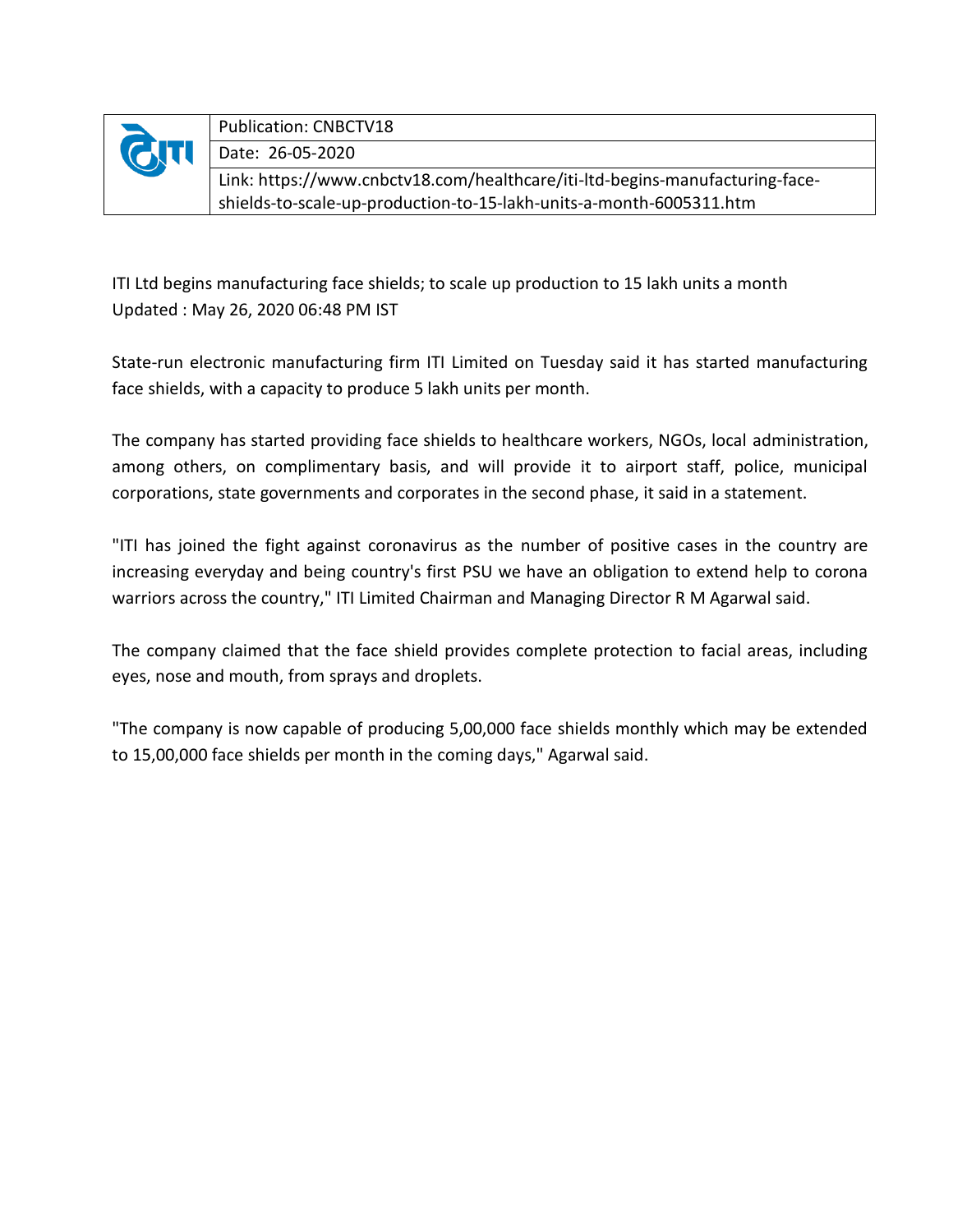| Publication: PSUConnect                                        |
|----------------------------------------------------------------|
| Date: 26-05-2020                                               |
| $\Box$ link: https://www.nsuconnect.in/news/iti-limited-manufa |

Link: https://www.psuconnect.in/news/iti-limited-manufactures-face-shields--joinsfight-against-covid19/22896

#### **ITI Limited manufactures face shields -Joins fight against COVID19**

Bengaluru: To strengthen the objective of Government of India's Aatma Nirbhar Bharat Abhiyan and to prevent the spread of coronavirus, ITI Limited, a public sector undertaking under Ministry of Communications, has started manufacturing of Face Shield at its Bengaluru based unit.

The 3D designed unique and safe face shield provides complete protection to facial area including eyes, nose and mouth from sprays and droplets. The indigenous face shield also provides hassle free respiration and very convenient to use.

Commenting on the innovative steps taken by the company Shri R M Agarwal, Chairman & Managing Director, ITI Limited said, "ITI has joined the fight against coronavirus as the number of positive cases in the country are increasing everyday and being country's first PSU we have an obligation to extend help to corona warriors across the country. The company is now capable of producing 5,00,000 face shields monthly which may be extended to 15,00,000 face shields per month in the coming days."

"In the first phase, the company is providing these face shields to various healthcare setups, educational institutes, NGOs and local administrations on complementary basis. In the second phase, we are planning to provide these to various organisations such as airports, municipal corporations, police departments, state governments, corporates etc.", Shri Agarwal further added.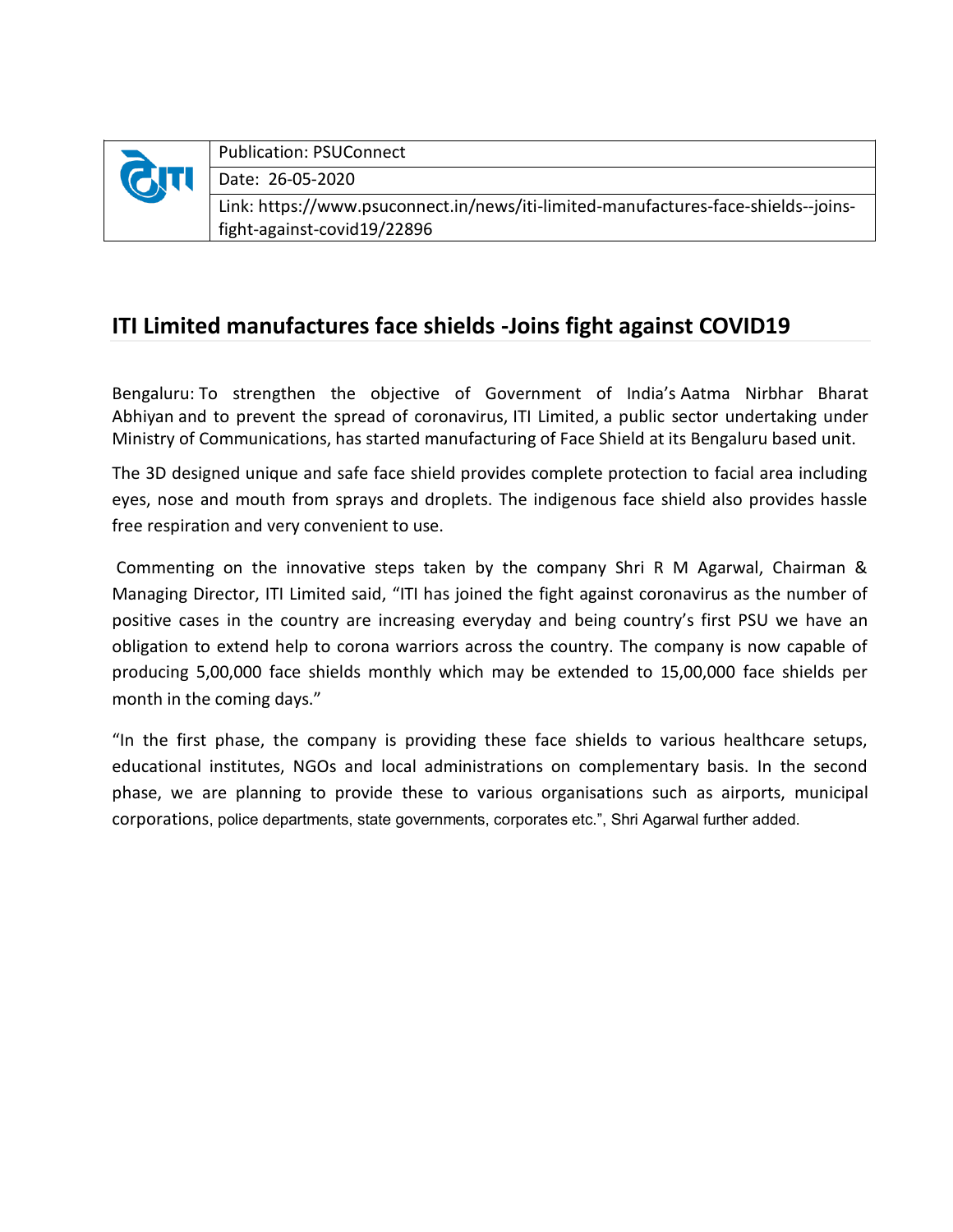|            | <b>Publication: Communicationstoday</b>                                       |
|------------|-------------------------------------------------------------------------------|
| <b>QTI</b> | Date: 26-05-2020                                                              |
|            | Link: https://www.communicationstoday.co.in/iti-ltd-makes-face-shields-to-be- |
|            | provided-to-healthcare-setups-local-administration/                           |

#### **ITI Ltd. makes face shields, to be provided to healthcare setups, local administration**

May 26, 2020

To strengthen the government's Aatma Nirbhar Bharat Abhiyan and to prevent the spread of coronavirus, ITI Limited, a public sector undertaking under the Ministry of Communications, has started manufacturing face shields at its Bengaluru-based unit.

The 3D designed face shield provides protection to the facial area including eyes, nose and mouth from sprays and droplets. The indigenous face shield allows for hassle-free respiration.

Commenting on the steps taken by the company, R.M. Agarwal, Chairman & Managing Director, ITI Limited, said, "ITI has joined the fight against coronavirus as the number of positive cases in the country are increasing everyday and being country's first PSU we have an obligation to extend help to corona warriors across the country. The company is now capable of producing half a million face shields a month which may be extended to 1.5 million face shields per month in the coming days".

"In the first phase, the company is providing these face shields to various healthcare setups, educational institutes, NGOs and local administrations on complementary basis. In the second phase, we are planning to provide these to various organisations such as airports, municipal corporations, police departments, state governments, corporates etc.," Mr. Agarwal added.—The Hindu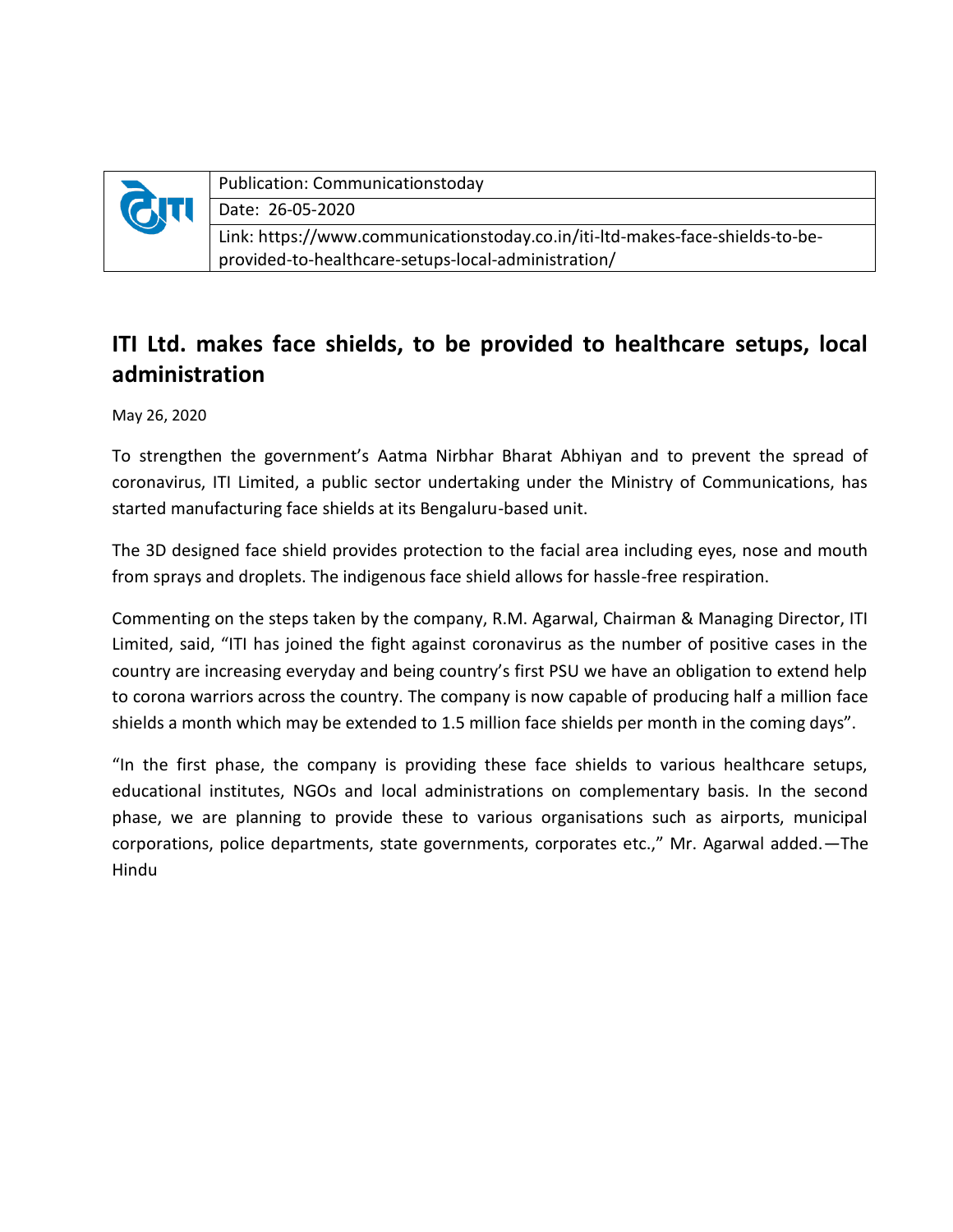| <b>QTI</b> | Publication: HansIndia                                                         |
|------------|--------------------------------------------------------------------------------|
|            | Date: 26-05-2020                                                               |
|            | Link: https://www.thehansindia.com/business/capable-of-producing-five-lakh-3d- |
|            | designed-face-shields-every-month-iti-624575                                   |

#### **Capable of producing five lakh 3D designed face shields every month: ITI**

PTI| 26 May 2020 4:24 PM IST

The public sector undertaking under Ministry of Communications announced that it has started manufacturing of face shields at its Bengaluru-based unit. The 3D designed unique and safe face shield provides complete protection to the facial area including eyes, nose and mouth from sprays and droplets.

The indigenous face shield also provides hassle-free respiration and very convenient to use, the company said in a statement. The company's Chairman & Managing Director, R M Agarwal said ITI has joined the fight against COVID-19 as the number of positive cases in the country is increasing every day and being the country's first PSU it an obligation to extend help to corona warriors across the country.

The company is now capable of producing 5,00,000 face shields monthly which may be extended to 15,00,000 face shields per month in the coming days, Agarwal said. In the first phase, the company is providing these face shields to various healthcare setups, educational institutes, NGOs and local administrations on a complimentary basis. In the second phase, it is planning to provide these to airports, municipal corporations, police departments, state governments and corporates, among others.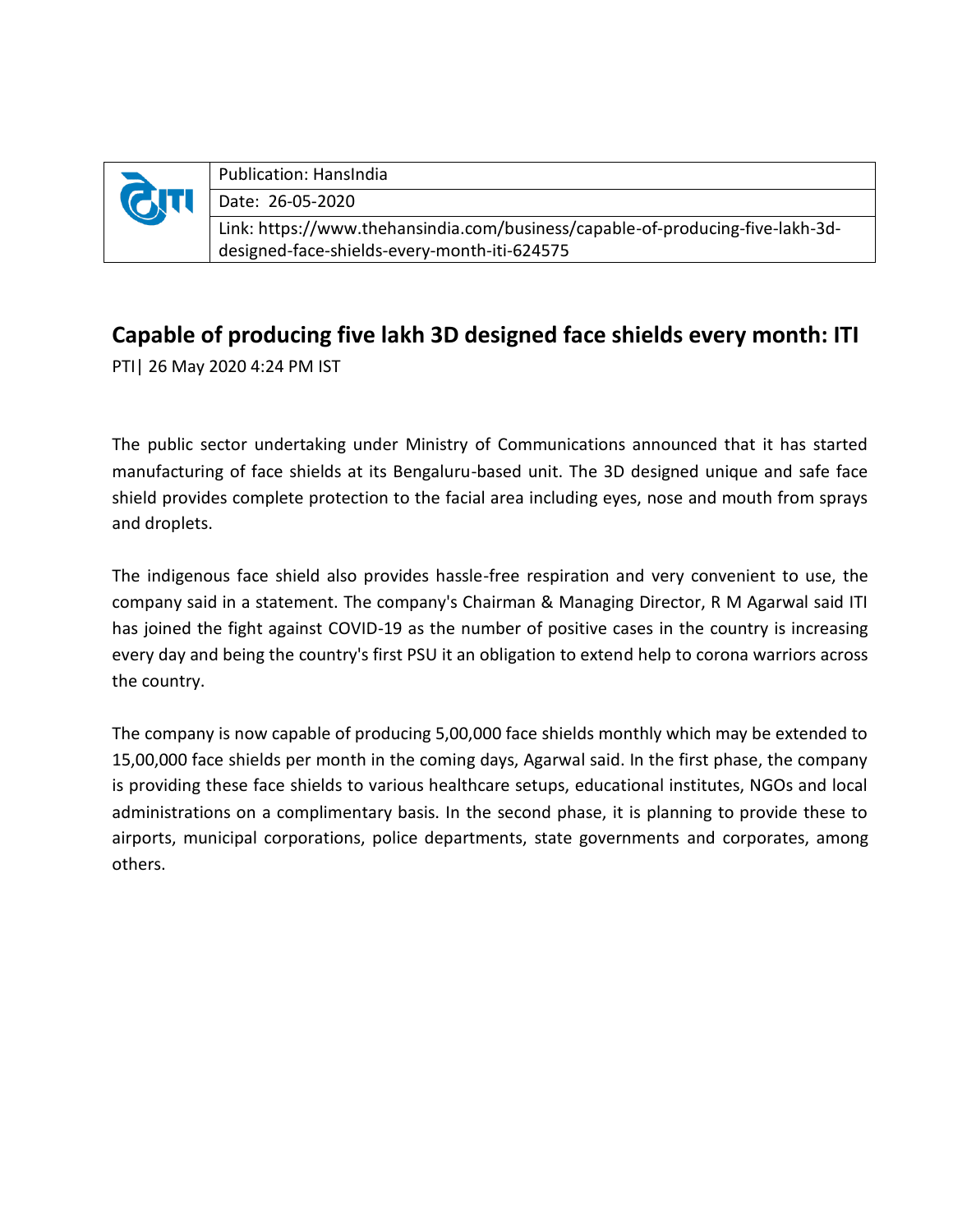|           | Publication: Livehindustan                                                     |
|-----------|--------------------------------------------------------------------------------|
| <b>QT</b> | Date: 26-05-2020                                                               |
|           | Link: https://www.livehindustan.com/career/story-iti-will-create-five-lakh-3d- |
|           | designs-face-shield-in-every-month-3239849.html                                |

### **हर महीने 5 लाख 3 डी डडजाइन वाला 'फे स शील्ड' बनाएगा आईटीआई एजेंसी ,बेंगलरूु**

Last updated: Tue, 26 May 2020 06:52 PM

सार्वजनिक क्षेत्र की आईटीआई लि. ने मंगलवार को कहा कि वह हर महीने पांच लाख 3डी डिजाइन वाला सुरक्षित फेस शील्ड बनाने में सक्षम है। कंपनी की योजना आने वाले समय में उत्पादन क्षमता 15 लाख मासिक करने की है। संचार मंत्रालय के अधीन आने वाली कंपनी ने कहा कि उसने अपने बेंगलुरू कारखाने में चेहरा ढकने के लिये उत्पाद (फेस शील्ड) बनाना शुरू कर दिया है। 3डी डिजाइन वाला 'फेस शील्ड आंख, नाक और मुंह समेत चेहरे के आसपास के क्षेत्रों का संक्रमण फैलाने वाले किसी प्रकार के छिड़काव या छींटे अथवा विषाणु से रक्षा करने में सक्षम है। कंपनी ने एक बयान में कहा कि स्वदेश निर्मित चेहरे के बाचाव वाला उत्पाद के उपयोग सांस लेने में कोई समस्या नहीं होती अैर इसका उपयोग भी काफी सुगम है। कंपनी के चेयरमैन और प्रबंध निदेशक आर एम अग्रवाल ने कहा कि आईटीआई कोविड-19 के खिलाफ अभियान में शामिल हुई है। ऐसे समय जब देश में हर दिन कोरोना वायरस संक्रमण के मामले बढ़ रहे हैं, देश का सार्वजनिक उपक्रम होने के नाते उसकी जिम्मेदारी है कि वह काम कर रहे कोरोना योद्धाओं की मदद करे।

अग्रवाल ने कहा कि कंपनी हर महीने 5 लाख 'फेस शील्ड बनाने में सक्षम है जिसे आने वाले समय में बढ़ाकर 15 लाख मासिक किया जा सकता है। पहले चरण में कंपनी ये 'फेस शील्ड विभिन्न अस्पतालों, शैक्षणिक संस्थानों, गैर-सरकारी संगठों और स्थानीय प्रशासन को बिना किसी शुल्क के दे रही है।

दूसरे चरण में इसे हवाई अड्डों, नगर निगम, पुलिस विभाग, राज्य सरकारों और कंपनियों समेत अन्य को उपलब्ध कराने की योजना है।